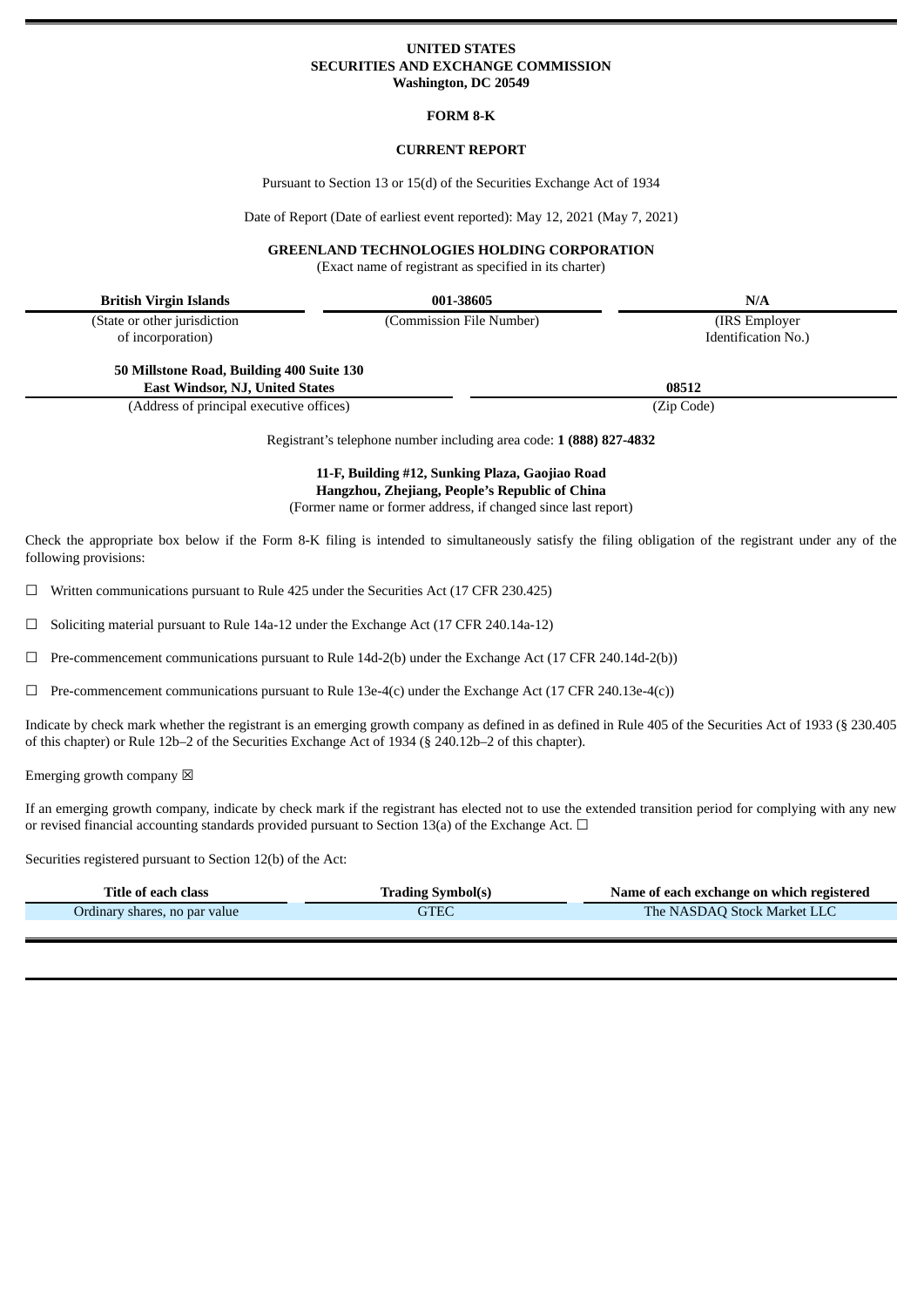## **ITEM 2.02 Results of Operations and Financial Condition**

On May 7, 2021, Greenland Technologies Holding Corporation (the "Company") issued a press release to announce that it planned to report its unaudited financial results for the first quarter ended March 31, 2021 on Wednesday May 12, 2021, before the U.S. market opens. On May 12, 2021, the Company issued a press release to report its unaudited financial results for the first quarter ended March 31, 2021. Copies of both of the press releases are being filed as Exhibit 99.1 and Exhibit 99.2 attached hereto and are incorporated by reference herein. The information disclosed under this Item 2.02, including Exhibit 99.1 and Exhibit 99.2, shall not be deemed "filed" for purposes of Section 18 of the Securities Exchange Act of 1934, as amended (the "Exchange Act"), or deemed incorporated by reference in any filing under the Securities Act of 1933, as amended, or the Exchange Act, except as shall be expressly set forth by specific reference in such a filing.

## **ITEM 9.01 Financial Statements and Exhibits**

# **(d) Exhibits.**

| Exhibit No. | Description                                                                                                       |
|-------------|-------------------------------------------------------------------------------------------------------------------|
| 99.1        | <u>Greenland Technologies to Report First Quarter 2021 Unaudited Financial Results on Wednesday, May 12, 2021</u> |
| 99.2        | Greenland Technologies Holding Corporation Reports First Quarter 2021 Unaudited Financial Results                 |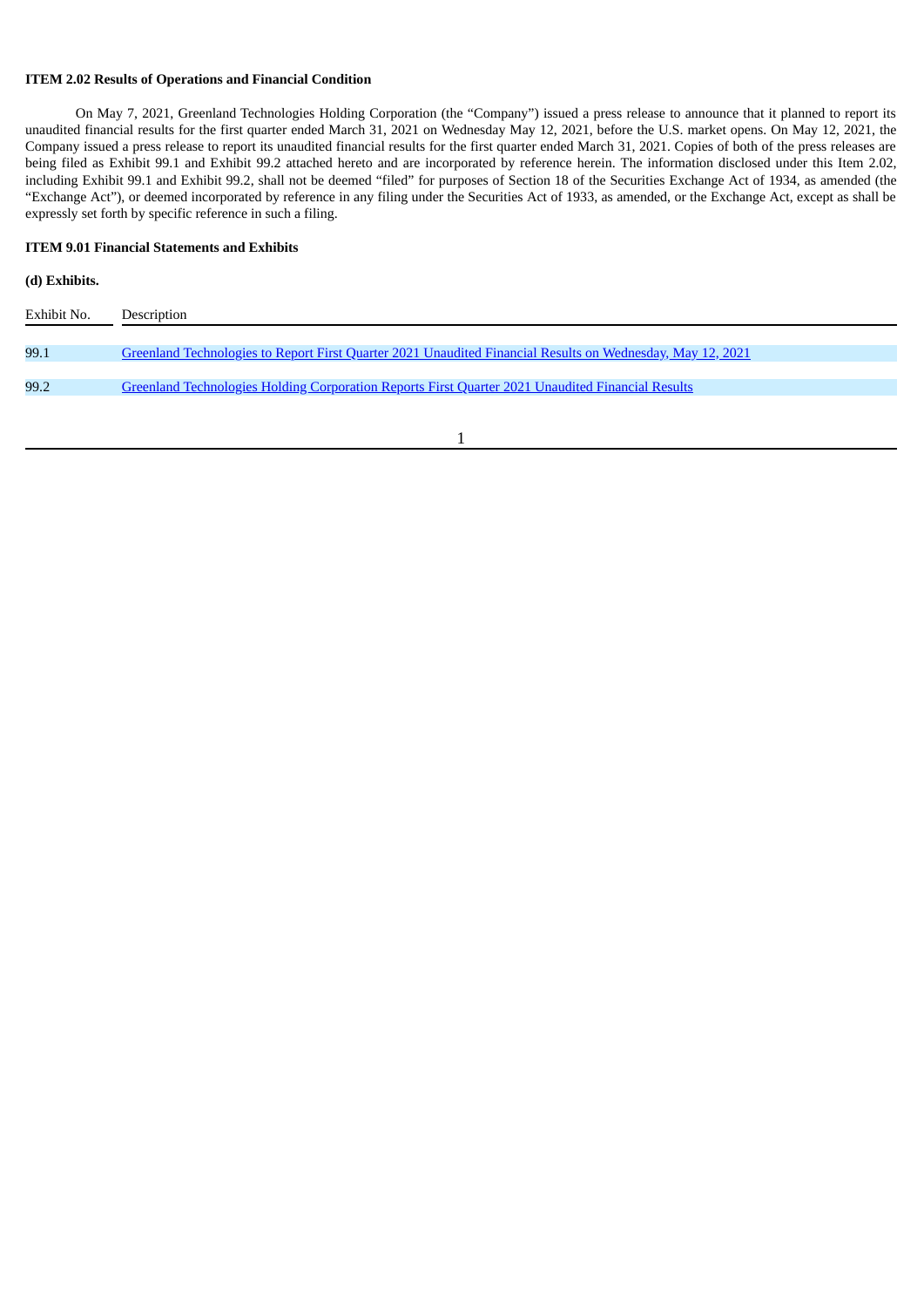## **SIGNATURE**

Pursuant to the requirements of the Securities and Exchange Act of 1934, the registrant has duly caused this report to be signed on its behalf by the undersigned hereunto duly authorized.

**Greenland Technologies Holding Corporation**

May 12, 2021 By: /s/ *Raymond Z. Wang* Name: Raymond Z. Wang Title: Chief Executive Officer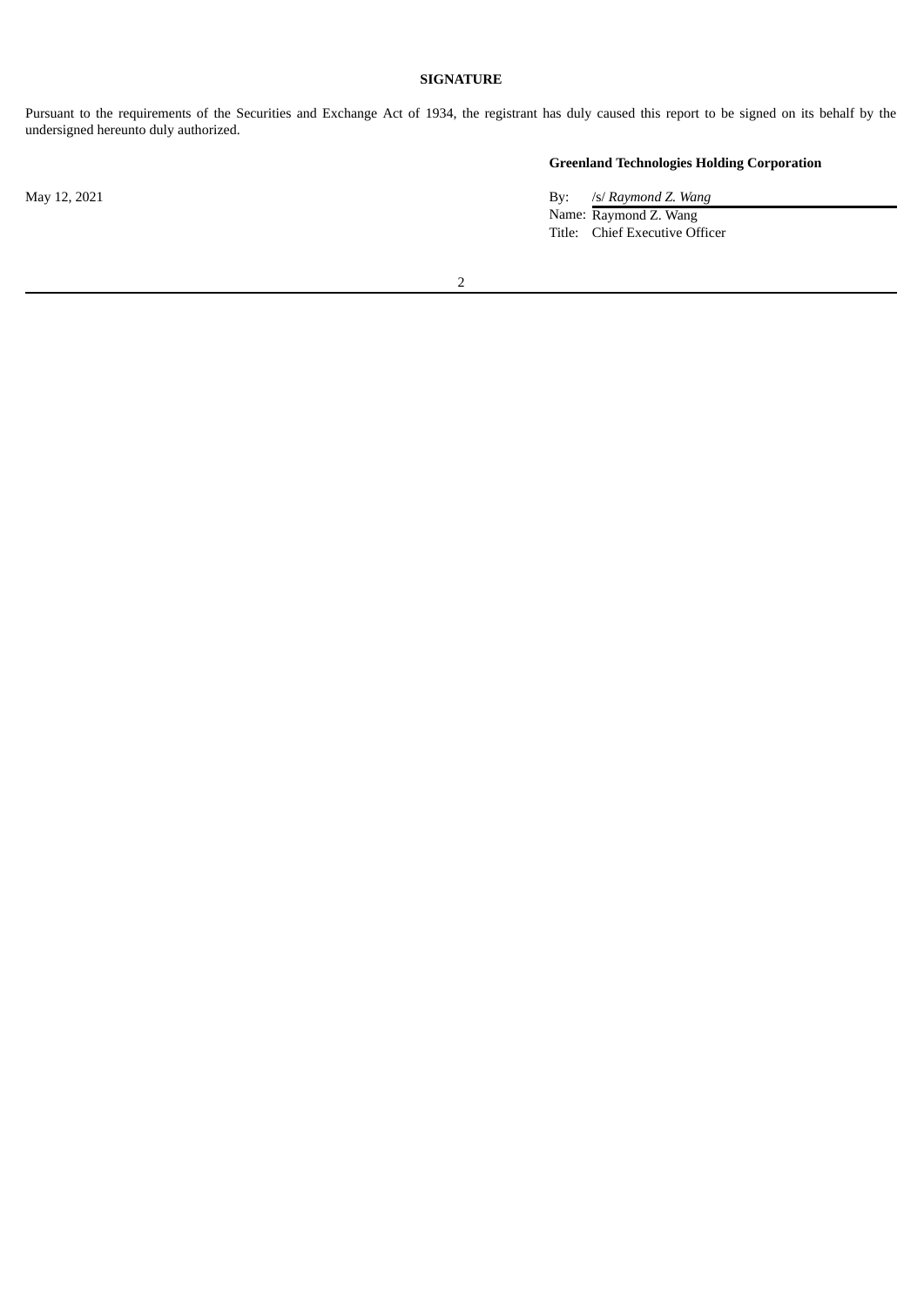# **REENLAND**

#### **Greenland Technologies to Report First Quarter 2021 Unaudited Financial Results on Wednesday, May 12, 2021**

<span id="page-3-0"></span>EAST WINDSOR, N.J., May 7, 2021 /PRNewswire/ -- Greenland Technologies Holding Corporation (NASDAQ: GTEC) ("Greenland"), a technology developer and manufacturer of electric industrial vehicles and drivetrain systems for material handling machineries and vehicles, today announced that it will report its first quarter 2021 unaudited financial results on Wednesday, May 12, 2021, before the U.S. market opens.

Greenland's management team will host an earnings conference call at 8:30 AM on Wednesday, May 12, 2021, U.S. Eastern Time (8:30 PM on May 12, 2021, Beijing/Hong Kong Time).

Please register in advance for the conference using the link provided below and dial in 10 minutes before the conference is scheduled to begin. Conference access information will be provided upon registration.

Participant Online Registration: http://apac.directeventreg.com/registration/event/8952138

A replay of the conference call may be accessed by phone at the following numbers until May 20, 2021. To access the replay, please reference the conference ID **8952138**.

|                      | <b>Phone Number</b> |
|----------------------|---------------------|
| International        | $+61$ 2 8199-0299   |
| <b>United States</b> | $+1(855)$ 452-5696  |
| China Hong Kong      | +852 800963117      |
| Mainland China       | +86 4006322162      |
|                      | +86 8008700205      |

A live and archived webcast of the conference call will be available at https://edge.media-server.com/mmc/p/7wjbeogk

#### **About Greenland Technologies Holding Corporation**

Greenland Technologies Holding Corporation (NASDAQ: GTEC) is a developer and a manufacturer of drivetrain systems for material handling machineries and electric vehicles, as well as electric industrial vehicles. For more information visit www.gtec-tech.com.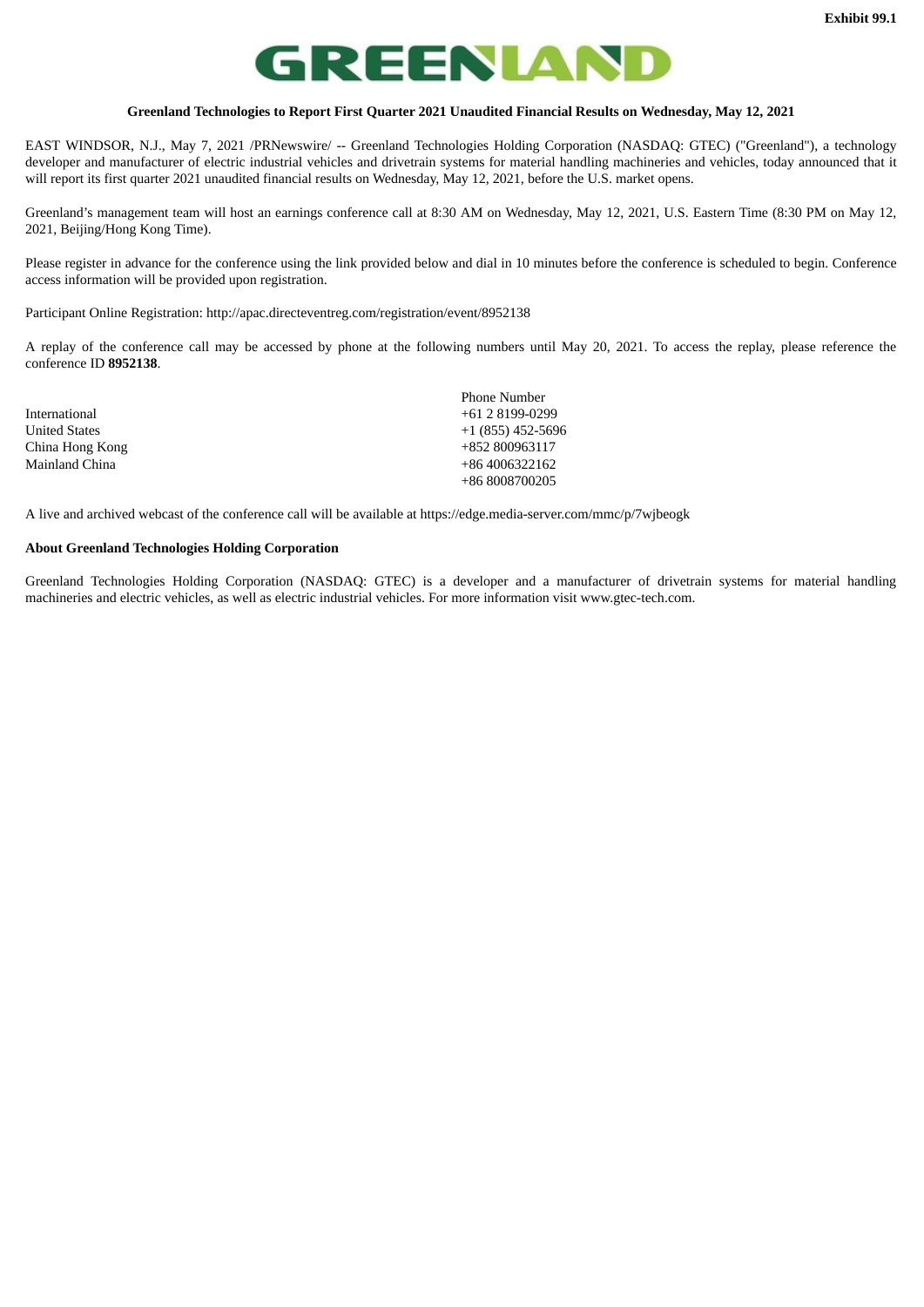<span id="page-4-0"></span>

## **Greenland Technologies Holding Corporation Reports First Quarter 2021 Unaudited Financial Results**

## - *First Quarter Revenue of \$24.6 million, up 149.3% year over year* - *First Quarter Net Income of \$2.4 million, up 644.7% year over year*

EAST WINDSOR, N.J., May 12, 2021 /PRNewswire/ -- Greenland Technologies Holding Corporation (NASDAQ: GTEC) ("Greenland" or the "Company"), a technology developer and manufacturer of electric industrial vehicles and drivetrain systems for material handling machineries and vehicles, today announced its unaudited financial results for the quarter ended March 31, 2021.

#### **First Quarter 2021 Financial and Operating Highlights**

- **Total revenues** were \$24.6 million, an increase of 149.3% from \$9.9 million in the first quarter of 2020.
- **Gross margin** was 20.7%, an increase of 1.2 percentage points year over year.
- **Net Income** was \$2.4 million, an increase of 644.7% from \$0.3 million in the first quarter of 2020.
- **Number of transmission products sold** was 36,986 units, an increase of 129.7% compared with 16,099 units in the first quarter of 2020

#### **CEO and CFO Remarks**

Mr. Raymond Wang, CEO of Greenland Technologies Holding Corporation, commented, "I am very proud of our team for continuing to deliver exceptional results. We achieved our best quarter to date, with \$24.6 million in revenue driven by a record delivery of roughly 37,000 transmission units. These results illustrate our successful operating strategy that utilizes our established supply chain, production expertise and state-of-the-art 605,000 square feet manufacturing facility. We continue to earn the trust of our clientele through focusing on their business needs when others cannot during this global pandemic. As businesses begin to reopen, the demand for material handling vehicles such as forklift trucks in China has never been larger and is expected to continue to drive growth of our core business throughout the year as we consider ourselves as a market leader in the industry."

Mr. Wang continued, "At the same time, we will continue to expand our product roadmap with innovative lithium battery powered solutions and electric industrial vehicles which will add further value to us and distinguish Greenland in both the China and global markets. We will continue to expand our manufacturing capabilities in China and enlarge our manufacturing footprint with assembly sites in the United States to deploy our new line of electric industrial vehicles. We expect to have our first production-ready electric industrial vehicle, an electric loader vehicle with a 1.8-ton payload capacity powered by a 141kwh lithium battery, in Q4 of this year. This will bring Greenland from a critical component provider to a fully integrated electric industrial vehicle company. We can expand the potential value of our addressable market opportunities on a major scale as we work to meet customer demands and build greater value for our shareholders."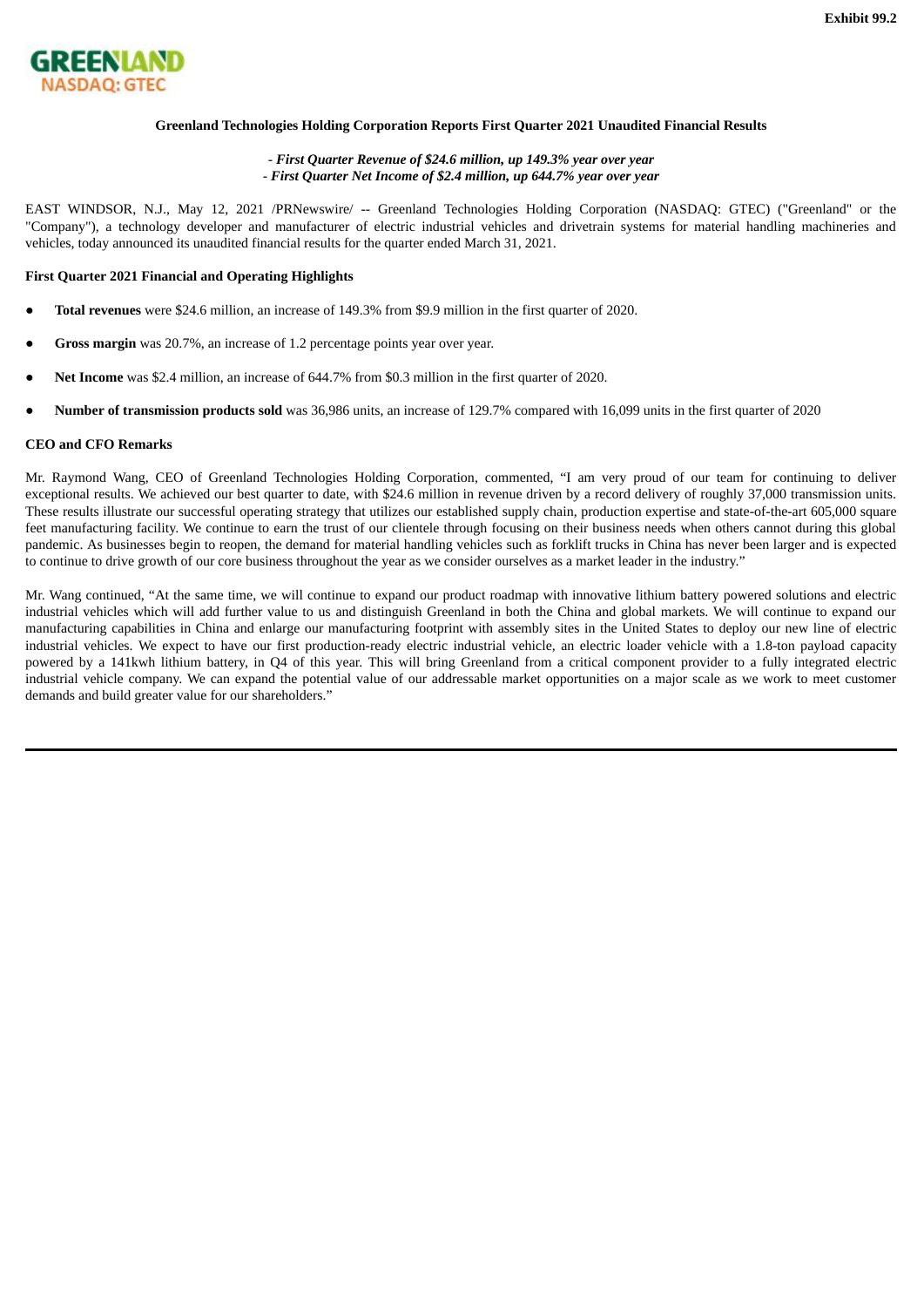

Mr. Jing Jin, Greenland Technologies' Chief Financial Officer commented: "We generated strong quarterly results with impressive financial and operational performances. Total revenues grew 149.3% year over year to \$24.6 million, with a 644.7% net income increase year over year, reaching \$2.4 million. These results demonstrate both the soundness of our growth strategy and our ability to generate attractive profit. With a solid balance sheet position and cutting-edge knowledge, we will continue to invest in research and new products to drive accelerated growth in electric industrial vehicles sector."

## **First Quarter 2021 Financial Results**

#### *Revenues*

Total revenues were \$24.6 million, an increase of approximately 149.3% year-over-year. The increase was primarily due to the significant increase in our sales volume. The number of transmission products sold increased 129.7% to 36,986 units from 16,099 units in the first quarter of 2020.

#### *Costs of Goods Sold*

Costs of goods sold were \$19.5 million, an increase of 145.4% from \$7.9 million in the first quarter of 2020. The increase was primarily due to our increase in sales volume.

#### *Gross profit*

Gross profit was \$5.1 million, an increase of 165.3% from US\$1.9 million in the first quarter of 2020.

Gross margin was 20.7%, up 1.2 percentage points from 19.5% in the first quarter of 2020. The increased gross margin was primarily due to the decreased material costs as we continue to lower the costs of material through negotiation with our suppliers.

#### *Operating expenses*

Total operating expenses were \$2.2 million, up 21.3% from \$1.9 million in the first quarter of 2020. Operating expense as a percentage of total revenues was 9.1%, a decrease of 9.7 percentage points compared to 18.8% in the first quarter of 2020. The reduction in operating expenses was primarily due to the Company's better operating efficiency.

- Selling *expenses* were \$0.38 million, an increase of 74.9% from \$0.22 million in the first quarter of 2020. The increase was mainly due to (i) higher selling and promotional expenses to support transmission product sales, (ii) the expansion of our sales network and associated personnel costs for sales staff.
- *General and administration expenses* were \$0.91 million, a decrease of 15.2% from \$1.07 million in the first quarter of 2020. The decrease was primarily due to the lower administrative expenditures and the improved operating efficiency.
- *Research and development expenses* were \$0.96 million, an increase of 70.0% from \$0.56 million in the first quarter of 2020. The increase was mainly due to higher research development costs and human resources expenses, as the Company continued to strengthen its product development efforts.

#### *Income from operations*

Income from operations was \$2.9 million, an increase of 4073.2% from \$0.68 million in the first quarter of 2020.

 $\overline{2}$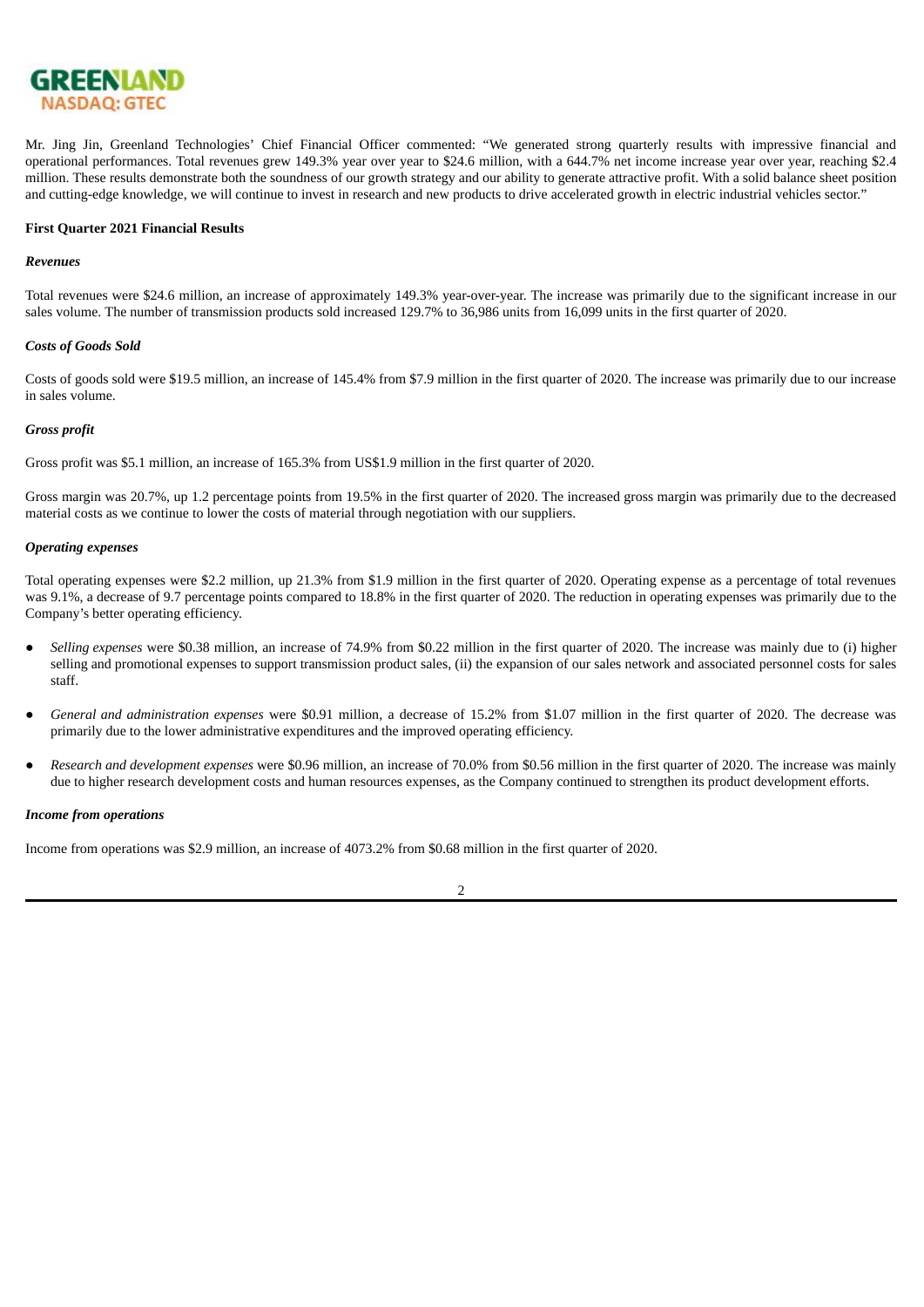

#### *Net Income*

Net Income was \$2.4 million, an increase of 644.7% from \$0.33 million in the first quarter of 2020.

#### *Earnings per share*

Basic and diluted net income per ordinary share was \$0.21, an increase of 600% from \$0.03 in first quarter of 2020.

#### **Business Outlook**

For the full year of 2021, the Company expects total revenues to be between \$80 million to \$90 million, representing an increase of approximately 20% to 35% growth year over year from 2020.

The above outlook is based on information available as of the date of this press release and reflects the Company's current and preliminary expectations regarding its business situation and market conditions. The outlook is subject to change, especially considering the uncertainties which may result from how the COVID-19 pandemic develops globally.

#### **Conference Call**

The Greenland Technologies Holding Corporation management team will host an earnings conference call at 8:30 AM on Wednesday, May 12, 2021, U.S. Eastern Time.

Please register in advance for the conference using the link below and dial in 10 minutes before the conference is scheduled to begin. Conference access information will be provided upon registration.

Online Participant Registration: http://apac.directeventreg.com/registration/event/8952138

A replay of the conference call may be accessed by phone at the following numbers until May 20, 2021. To access the replay, please reference the conference ID **8952138**.

|                        | Phone Number                     |
|------------------------|----------------------------------|
| International          | $+6128199-0299$                  |
| <b>United States</b>   | +1 (855) 452-5696                |
| China Hong Kong        | +852 800963117                   |
| <b>IMainland China</b> | +86 4006322162<br>+86 8008700205 |

A live and archived webcast of the conference call will be available at https://edge.media-server.com/mmc/p/7wjbeogk

## **About Greenland Technologies Holding Corporation**

Greenland Technologies Holding Corporation (NASDAQ: GTEC) is a developer and a manufacturer of drivetrain systems for material handling machineries and electric vehicles, as well as electric industrial vehicles. For more information visit www.gtec-tech.com.

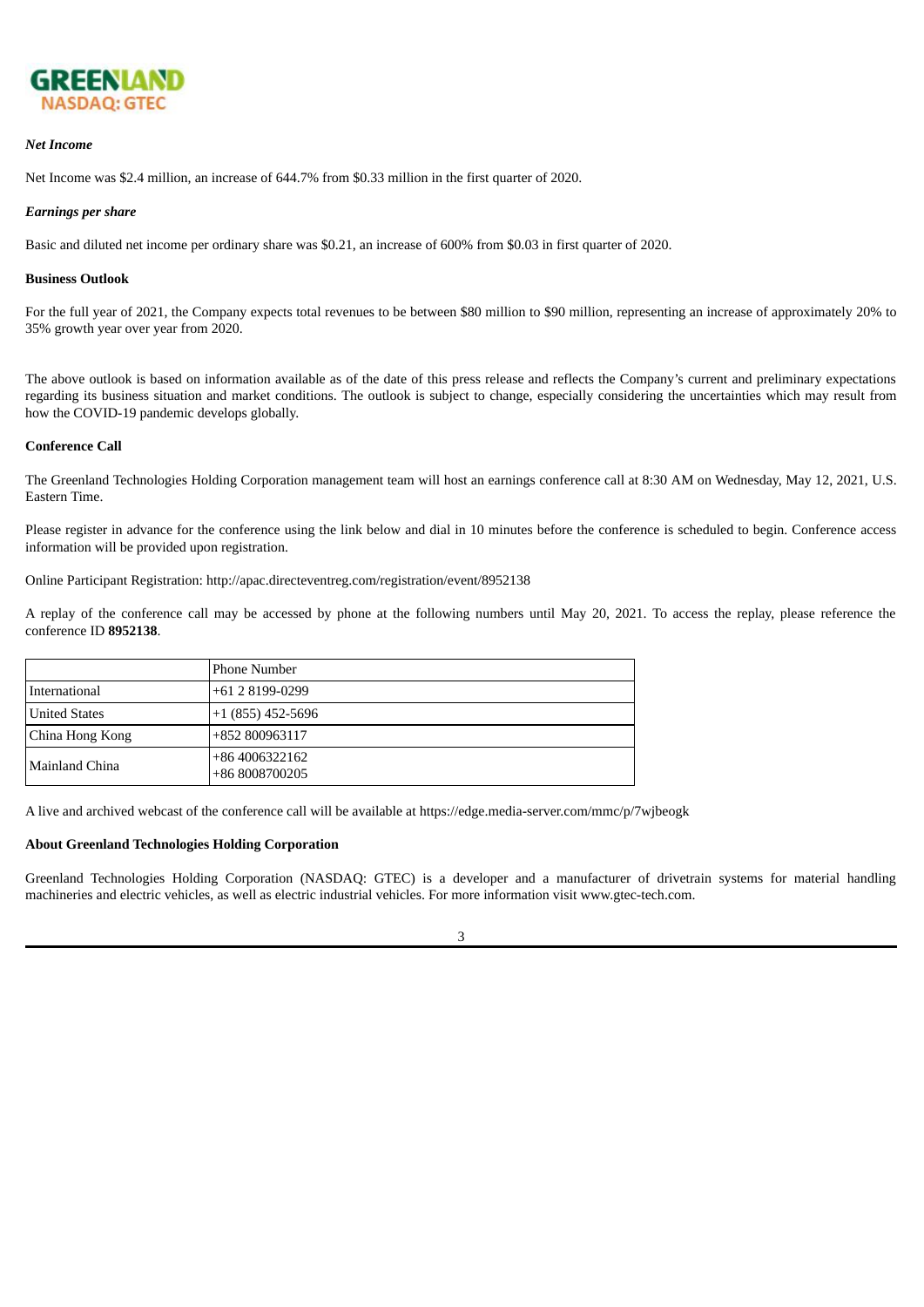

#### **Safe Harbor Statement**

This press release contains statements that may constitute "forward-looking statements." Such statements reflect Greenland's current views with respect to future events and are subject to such risks and uncertainties, many of which are beyond the control of Greenland, including those set forth in the Risk Factors section of Greenland's Annual Report on Form 10-K and Definitive Proxy Statement on Schedule 14A filed with the Securities and Exchange Commission ("SEC"). Copies are available on the SEC's website, www.sec.gov. Words such as "expect," "estimate," "project," "budget," "forecast," "anticipate," "intend," "plan," "may," "will," "could," "should," "believes," "predicts," "potential," "continue," and similar expressions are intended to identify such forward-looking statements. These forward-looking statements include, without limitation, Greenland's expectations with respect to future performance. In addition, there is uncertainty about the further spread of the COVID-19 virus or the occurrence of another wave of cases and the impact it may have on the Company's operations, the demand for the Company's products, global supply chains and economic activity in general. Should one or more of these risks or uncertainties materialize, or should assumptions underlying the forward-looking statements prove incorrect, actual results may vary materially from those described herein as intended, planned, anticipated or expected. Statements contained in this news release regarding past trends or activities should not be taken as a representation that such trends or activities will continue in the future. Greenland does not intend and does not assume any obligation to update these forward-looking statements, other than as required by law.

#### **Statement Regarding Preliminary Unaudited Financial Information**

The unaudited financial information set out in this earnings release is preliminary and subject to potential adjustments. Adjustments to the consolidated financial statements may be identified when audit work has been performed for the Company's year-end audit, which could result in significant differences from this preliminary unaudited financial information.

#### **Investor Contact:**

In the U.S.: Julia@blueshirtgroup.com In China: Susie@blueshirtgroup.com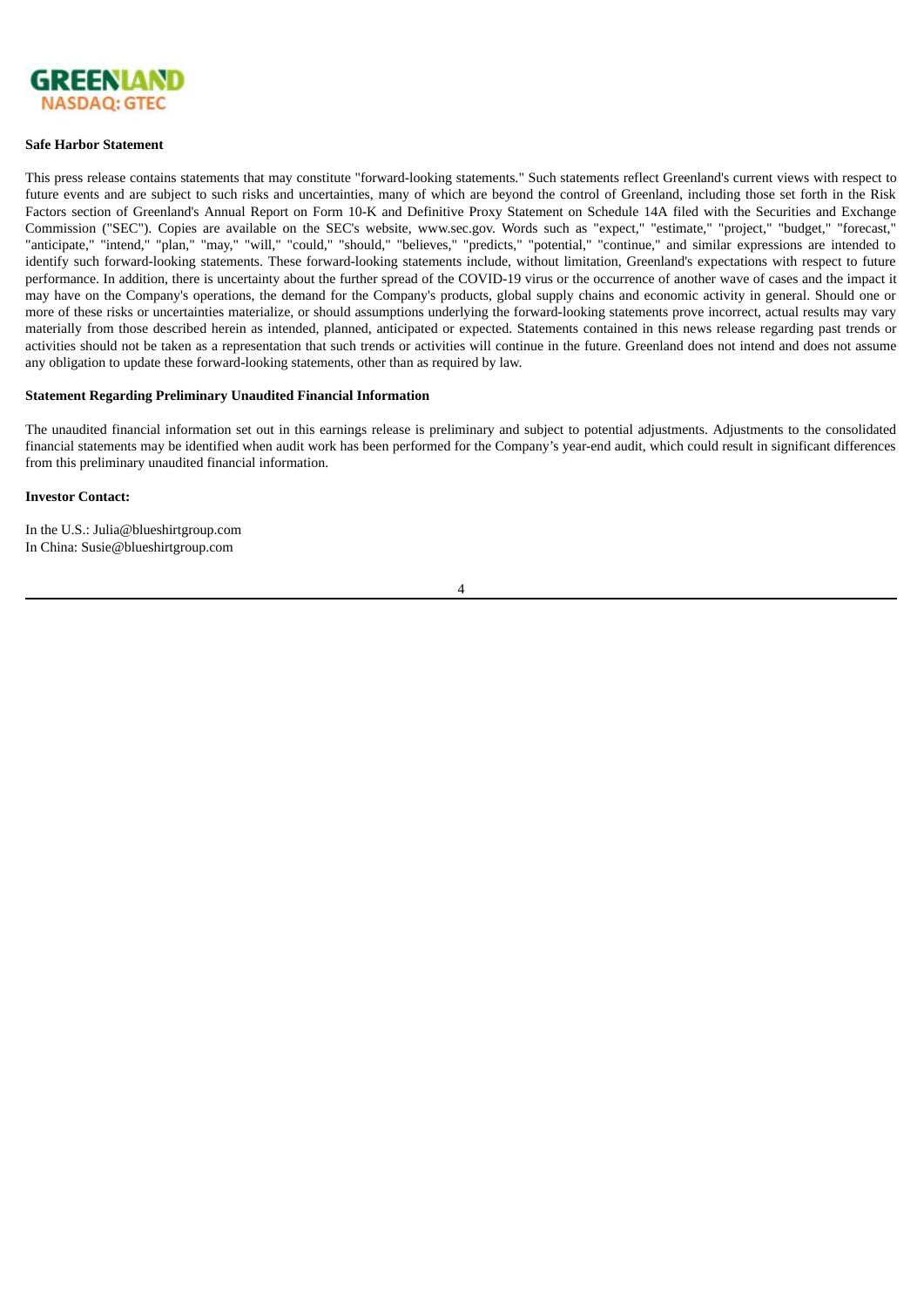# **GREENLAND TECHNOLOGIES HOLDING CORPORATION AND SUBSIDIARIES**

# **CONSOLIDATED STATEMENTS OF OPERATIONS AND COMPREHENSIVE INCOME (LOSS)**

# **FOR THE THREE MONTHS ENDED MARCH 31, 2021 AND 2020**

# **(UNAUDITED, IN U.S. DOLLARS)**

|                                                                                                      | For the three months ended<br>March 31, |               |             |
|------------------------------------------------------------------------------------------------------|-----------------------------------------|---------------|-------------|
|                                                                                                      | 2021                                    |               | 2020        |
| <b>REVENUES</b>                                                                                      | \$<br>24,610,894                        | $\mathbf{s}$  | 9,872,067   |
| <b>COST OF GOODS SOLD</b>                                                                            | 19,506,507                              |               | 7,948,119   |
| <b>GROSS PROFIT</b>                                                                                  | 5,104,387                               |               | 1,923,948   |
| Selling expenses                                                                                     | 379,230                                 |               | 216,841     |
| General and administrative expenses                                                                  | 911,139                                 |               | 1,074,409   |
| Research and development expenses                                                                    | 959,545                                 |               | 564,298     |
| <b>Total operating expenses</b>                                                                      | \$<br>2,249,914                         | $\mathbf{\$}$ | 1,855,548   |
| <b>INCOME FROM OPERATIONS</b>                                                                        | \$<br>2,854,473                         | \$            | 68,400      |
| Interest income                                                                                      | 4,595                                   |               | 33,310      |
| Interest expense                                                                                     | (180, 189)                              |               | (321, 692)  |
| Other income                                                                                         | 287,190                                 |               | 597,252     |
| <b>INCOME BEFORE INCOME TAX</b>                                                                      | \$<br>2,965,855                         | S.            | 377,270     |
| <b>INCOME TAX</b>                                                                                    | 522,616                                 |               | 49,187      |
| <b>NET INCOME</b>                                                                                    | \$<br>2,443,239                         | \$            | 328,083     |
| LESS: NET INCOME ATTRIBUTABLE TO NONCONTROLLING INTEREST                                             | 314,671                                 |               | 71,419      |
| NET INCOME ATTRIBUTABLE TO GREENLAND TECHNOLOGIES HOLDING CORPORATION AND                            |                                         |               |             |
| <b>SUBSIDIARIES</b>                                                                                  | \$<br>2,128,568                         | \$            | 256,664     |
| OTHER COMPREHENSIVE INCOME (LOSS):                                                                   | (258, 229)                              |               | (1,305,760) |
| Unrealized foreign currency translation income (loss) attributable to Greenland technologies holding |                                         |               |             |
| corporation and subsidiaries                                                                         | (189, 103)                              |               | (604, 994)  |
| Unrealized foreign currency translation income (loss) attributable to Noncontrolling interest        | (69, 126)                               |               | (700, 766)  |
| <b>Comprehensive income (loss)</b>                                                                   | 1,939,465                               |               | (348, 330)  |
| <b>Noncontrolling interest</b>                                                                       | 245,545                                 |               | (629, 347)  |
| <b>WEIGHTED AVERAGE ORDINARY SHARES OUTSTANDING:</b>                                                 |                                         |               |             |
| <b>Basic and diluted</b>                                                                             | 10,333,968                              |               | 10,009,198  |
| NET INCOME PER ORDINARY SHARE ATTRIBUTABLE TO OWNERS OF THE COMPANY:                                 |                                         |               |             |
| Basic and diluted                                                                                    | 0.21                                    |               | 0.03        |
|                                                                                                      |                                         |               |             |

The accompanying notes are an integral part of the unaudited consolidated financial statements.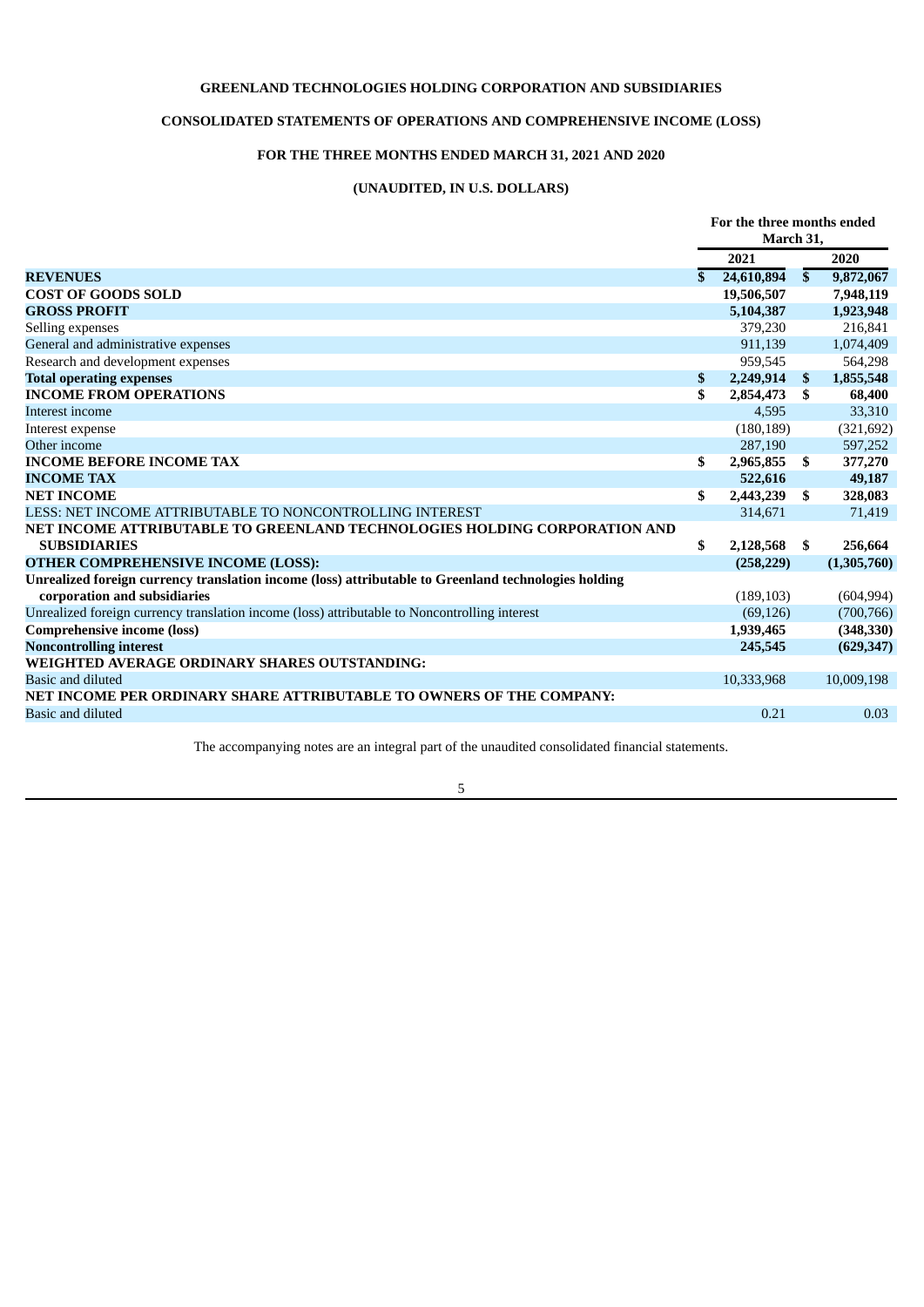# **GREENLAND TECHNOLOGIES HOLDING CORPORATION AND SUBSIDIARIES**

## **CONSOLIDATED BALANCE SHEETS**

# **AS OF MARCH 31, 2021 AND DECEMBER 31, 2020**

# **(IN U.S. DOLLARS)**

|                                                                                                      | March 31,<br>2021<br>(Unaudited) |               |              | December 31.<br>2020 |  |
|------------------------------------------------------------------------------------------------------|----------------------------------|---------------|--------------|----------------------|--|
|                                                                                                      |                                  |               |              |                      |  |
| <b>ASSETS</b>                                                                                        |                                  |               |              |                      |  |
| <b>Current assets</b>                                                                                |                                  |               |              |                      |  |
| Cash and cash equivalents                                                                            | $\mathbb{S}$                     | 8,092,764     | $\mathbb{S}$ | 7,159,015            |  |
| Restricted cash                                                                                      |                                  | 2,058,213     |              | 2,244,038            |  |
| Notes receivables                                                                                    |                                  | 32,579,066    |              | 30,803,772           |  |
| Accounts receivable, net of allowance for doubtful accounts of \$982,497 and \$986,532, respectively |                                  | 21,067,228    |              | 12,408,548           |  |
| <b>Inventories</b>                                                                                   |                                  | 17,954,414    |              | 15,380,063           |  |
| Due from related parties-current                                                                     |                                  | 38,380,597    |              | 38,535,171           |  |
| Advance to suppliers                                                                                 |                                  | 541,251       |              | 447,901              |  |
| Prepayments and other current assets                                                                 |                                  | 670,915       |              | 664,926              |  |
| <b>Total Current Assets</b>                                                                          | S.                               | 121,344,448   |              | \$107,643,434        |  |
| <b>Non-current asset</b>                                                                             |                                  |               |              |                      |  |
| Property, plant, equipment and construction in progress, net                                         |                                  | 19,593,515    |              | 20,135,339           |  |
| Land use rights, net                                                                                 |                                  | 3,995,980     |              | 4,035,254            |  |
| Other intangible assets                                                                              |                                  |               |              |                      |  |
| Due from related parties - non-current                                                               |                                  |               |              |                      |  |
| Deferred tax assets                                                                                  |                                  | 157,807       |              | 158,455              |  |
| Goodwill                                                                                             |                                  | 3,890         |              | 3,890                |  |
| Other non-current assets                                                                             |                                  | 22,104        |              | 158,455              |  |
| <b>Total non-current assets</b>                                                                      |                                  | 23,773,296    | \$.          | 24,335,303           |  |
| <b>TOTAL ASSETS</b>                                                                                  |                                  | 145, 117, 744 | S.           | 131,978,737          |  |

The accompanying notes are an integral part of the unaudited consolidated financial statements.